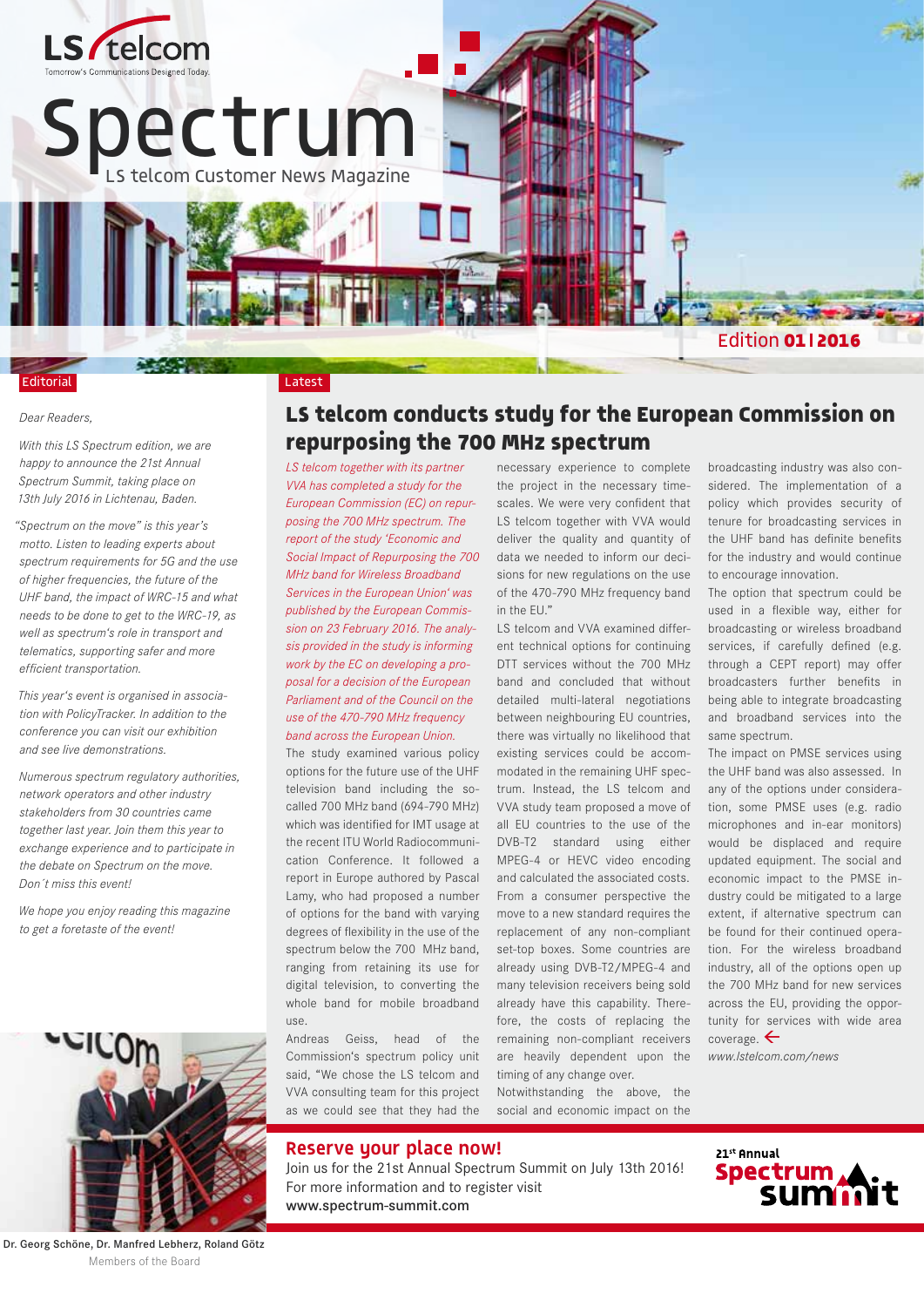#### **WRC-15 and LS telcom**

*As an ITU sector member LS telcom was present with a stand throughout the four weeks of the World Radiocommunication Conference 2015. A team of LS telcom experts, two of them were part of the German Delegation, attended the conference. Around 3300 participants from 162 countries (out of ITU's 193 Member States) attended the 2015 conference to review and revise the Radio Regulations. Some 500 participants representing 130 other entities, including industry, also attended the conference as observers.\**

#### IMT Spectrum

LS telcom helped inform evidencebased decision making at the WRC through its extensive studies and analyses on the licensing and usage of worldwide international mobile telecommunications (IMT) spectrum and the ITU model for the forecast of IMT spectrum demand.

*(www.lstelcom.com/en/news/)*

WRC-15 allocated and identified IMT globally harmonized bands in the UHF and L- (1427-1518 MHz) bands, while fully protecting the other services currently operated in these bands. "WRC-15 took a key decision that will provide enhanced capacity for mobile broadband in the 694-790 MHz frequency band in ITU Region-1 (Europe, Africa, the Middle East and Central Asia) and a globally harmonized solution for the implementation of the digital dividend. Full protection has been given to television broadcasting as well as to the aeronautical radio navigation systems operating in this frequency band."\*

LS telcom has extensive experience in assuring interference-free coexistence of all services in these bands. Our experts have worked with a number of countries to calculate the potential impact that new LTE networks will have on DTT services

and they can identify the optimum mitigation techniques and assist regulators in setting LTE licence conditions. 5G

WRC-15 also laid the first milestone towards establishing the roadmap for the development of 5G mobile or IMT-2020.

LS telcom experts help institutional, academic, commercial and regulatory organisations answer fundamental questions around 5G: How will 5G impact spectrum demand? Will 5G be a new technology (and air-interface) or will it be a system of different technologies each playing to their own strengths? Our consultants have carried out numerous spectrum demand studies and can model and shed light on how growth in data demand impacts upon demand for radio spectrum. We provide spectrum demand studies, sharing studies and independent reviews of existing studies and forecasts. Also check out our training courses on 5G which provide you with the necessary skills to critically scrutinise conflicting statements and



views by different parties involved. *(www.lstelcom.com/training)* PPDR

WRC-15 identified spectrum in the 694-894 MHz frequency band to facilitate mobile broadband communications for robust and reliable mission critical emergency services in public protection and disaster relief (PPDR), such as police, fire, ambulances and disaster response teams.\* The development of user scenarios, the determination of capacity and spectrum requirements, the selection of the most appropriate technology and the design and procurement of networks is where LS telcom's expertise can support organisations with the move to new PPDR networks and technologies.  $\leftarrow$  \*Source: ITU

### **German Ministry visits LS telcom at MWC in Barcelona**

*A Delegation of Germany's Federal Ministry of Transport and Digital Infrastructure visited LS telcom during the Mobile World Congress 2016.*

The Delegation was interested in LS telcom's Smart Spectrum Solutions, consisting of software and hardware systems as well as consulting and engineering services assuring the efficient use of the available radio spectrum for new technologies and future radio communication networks.  $\leftarrow$ 



#### **RF-Measurement solution for ARSAT**

ARSAT, the national state company responsible for developing the Argentine geostationary satellite telecommunication system, has contracted LS telcom for supplying a RF-Measurement solution. The contract also included user training for the delivered measurement solution  $\leftarrow$ 

#### **Algeria Telecom chooses CHIRplus\_FX**

*Algeria Telecom selected LS telcom's CHIRplus\_FX software for the planning and engineering of its microwave network.*

After a rigorous international consultation of several renowned software tools for microwave planning, Algeria Telecom decided in favour of CHIRplus FX because of its robustness, its advanced technical features and its ergonomic user interface.

The leading operator in the Algerian market acquired CHIRplus\_FX to industrialise its microwave network planning studies and to be able to increase productivity and efficiency, particularly in a context of rapidly evolving mobile technology and the advent of 4G which requires the deployment of an ever-important microwave network.

The software delivery comes along with theoretical and practical training to ensure the best use of the software. The training will take place in Algeria. Algeria Telecom is the incumbent operator in Algeria, which offers fixed, mobile and internet services as well as satellite communications.  $\leftarrow$ 

# **Customisation project for NBTC**

NBTC, the regulatory authority of Thailand and a long-term user of LS telcom's Spectrum Management Systems, has embarked on a major customisation project to adapt their spectrum management solution to NBTC's new system requirements that have among others been incurred by process changes.  $\leftarrow$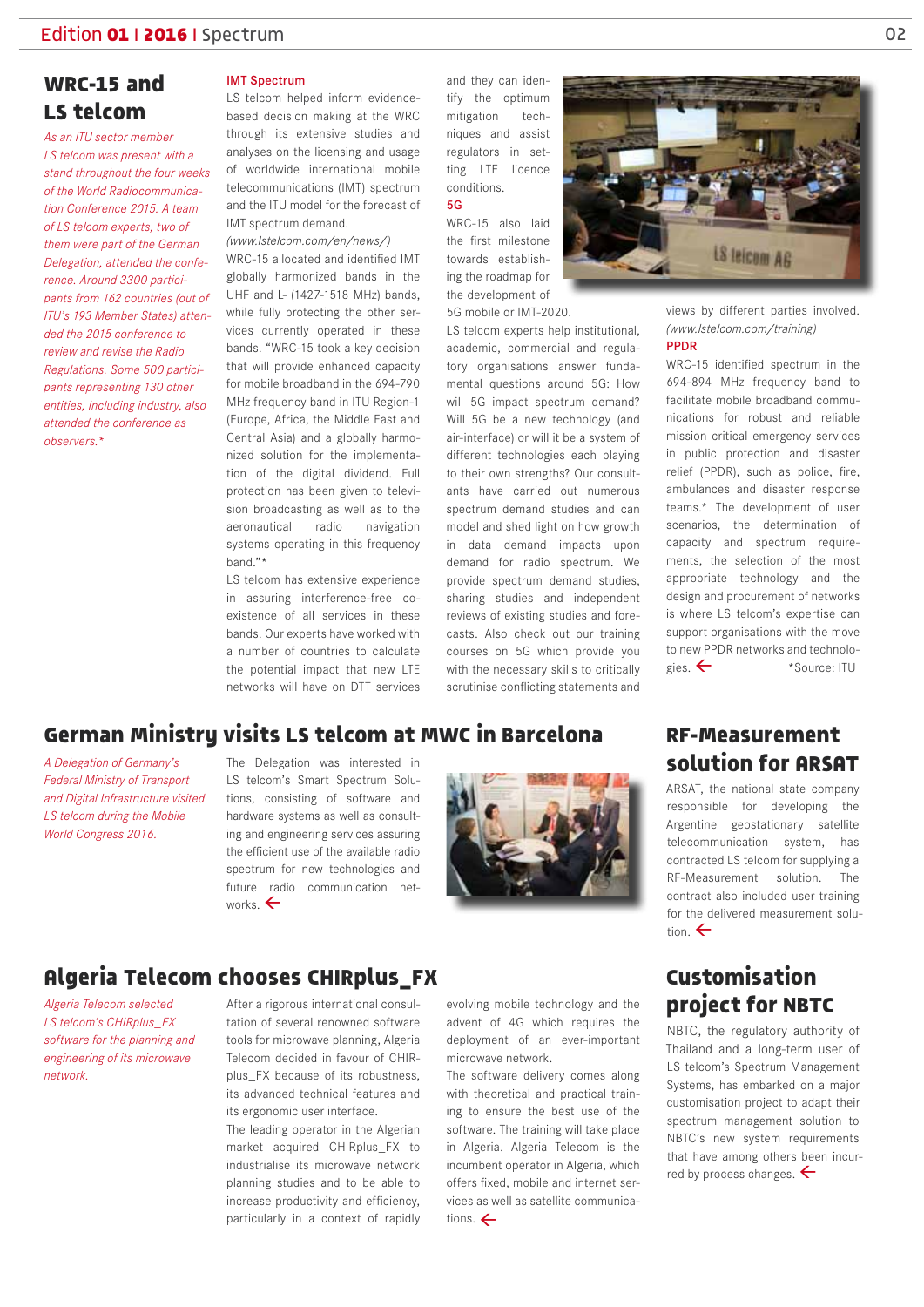# Study on "Coexistence of GSM-R with other communication systems" for the **European Railway Agency**

*LS telcom is working for the European Railway Agency (ERA) on a study to analyse the possibility of using the ER/R-GSM spectrum by other radio communication systems for railway use in coexistence with the existing GSM-R system operated in that frequency band.*

Sharing the ER/R-GSM bands with a new radio communication technology will possibly impact both the operation of the GSM-R-System and the additional radio system. Therefore a careful analysis of the effects, their impact on the existing GSM-R system and possible mitigation methods are required. The over-

arching scope of the study can thus be summarised by the following question: Can the new system share the ER/R-GSM band or is new spectrum needed?

Depending on the answer to this question ERA may need to take further steps and the results of the study may be used by ERA to inform the Commission and the European Communication Committee about future spectrum needs for a successor to GSM-R.  $\leftarrow$ 

#### **EMF measurements and ICNIRP compliance study for Ericsson**

*LS telcom carries out EMF (electromagnetic field) studies and compliance surveys for Ericsson in South Africa.*

The study consists of EMF simulations, which form the main input into the Site Safety Compliance Report according to the ICNIRP (International Commission on Non-Ionizing Radiation Protection) standard.

LS telcom assesses all types of sites, such as indoor and outdoor, rooftop and greenfield sites. Since September 2015, LS telcom has already examined 125 sites across South Africa.

The compliance report covers exclusion zones and recommendations for appropriate signage and access control to sites to ensure protection against over exposure. For sites initially not-compliant, LS telcom experts will give recommendations on measures to be taken to make the sites compliant. All sites are then reassessed for compliancy.  $\leftarrow$ 



### **LS telcom carries out wireless survey for the Internet of Things**

*LS telcom performed a wireless survey for SIGFOX, a leading provider of dedicated connectivity for the Internet of Things (IoT).* 

The SIGFOX's network operates in the available license-free frequency bands. LS telcom selected the sites and completed more than 30 mea-

surements around the cities of Pretoria, Johannesburg and Port Elizabeth. The survey proved that SIGFOX radio technology can operate in excellent conditions and deliver optimal communication services for the Internet of Things within the country.  $\leftarrow$ 

### **ARCOTEL Ecuador acquires CHIRplus\_BC**

*...and signs maintenance contract.* 

ARCOTEL (Agency for the Regulation and Control of Telecommunications), the new regulatory authority of Ecuador, formed through the merger of Ecuador's two former bodies SENA-TEL (Regulation) and SUPERTEL (Control), is taking over and using the LS telcom SPECTRA system that has

been in operation at SENATEL since 2009. ARCOTEL has also signed a maintenance contract for the system. Since the newly formed regulatory authority will also be responsible for regulating broadcasting services, ARCOTEL has extended the system with LS telcom's broadcast network

planning and coordination tool suite CHIRplus\_BC. In addition to the software delivery, LS telcom carries out the broadcast legacy data migration into SPECTRAplus\_DB and gives user training.  $\leftarrow$ 

### **Proof of AM Service Peformance for CJLV Canada**

dian radio station located near Montreal, contracted LS telcom to assess all AM directional

CJLV, a French-language Cana-stations to ensure the antenna pattern directivity and validate the service performance. The scope of work comprised the execution of

field measurements and retuning as it was required to ensure optimal performance.  $\leftarrow$ 



### **Winner of benchmark of broadcast network planning software: CHIRplus\_BC by LS telcom**

*Telenor Broadcast Norkring AS, Norway, a long-standing customer of LS telcom using CHIRplus\_BC for many years, has carried out an extensive technical and commercial benchmark of standard broadcast network planning software.*  After the benchmark Norkring extends its trust to the winner of the benchmark, LS telcom, and continues to use CHIRplus\_BC for the planning of its nationwide DTT, DAB and FM services in Norway as well as various other countries Norkring is operating in. Telenor Norkring engineers join training courses on broadcast network technology and software at the LS Training Academy on a regular basis. The new contract signed by Norkring extends over several years and includes the software, a licence server, upgraded propagation models as well as onsite support and commissioning. Norkring is the leading provider of

terrestrial broadcasting services in Norway and operates one of the largest networks in Europe. The company is the owner of 48 main transmitter sites and approximately 1750 smaller sites spread throughout Norway. <